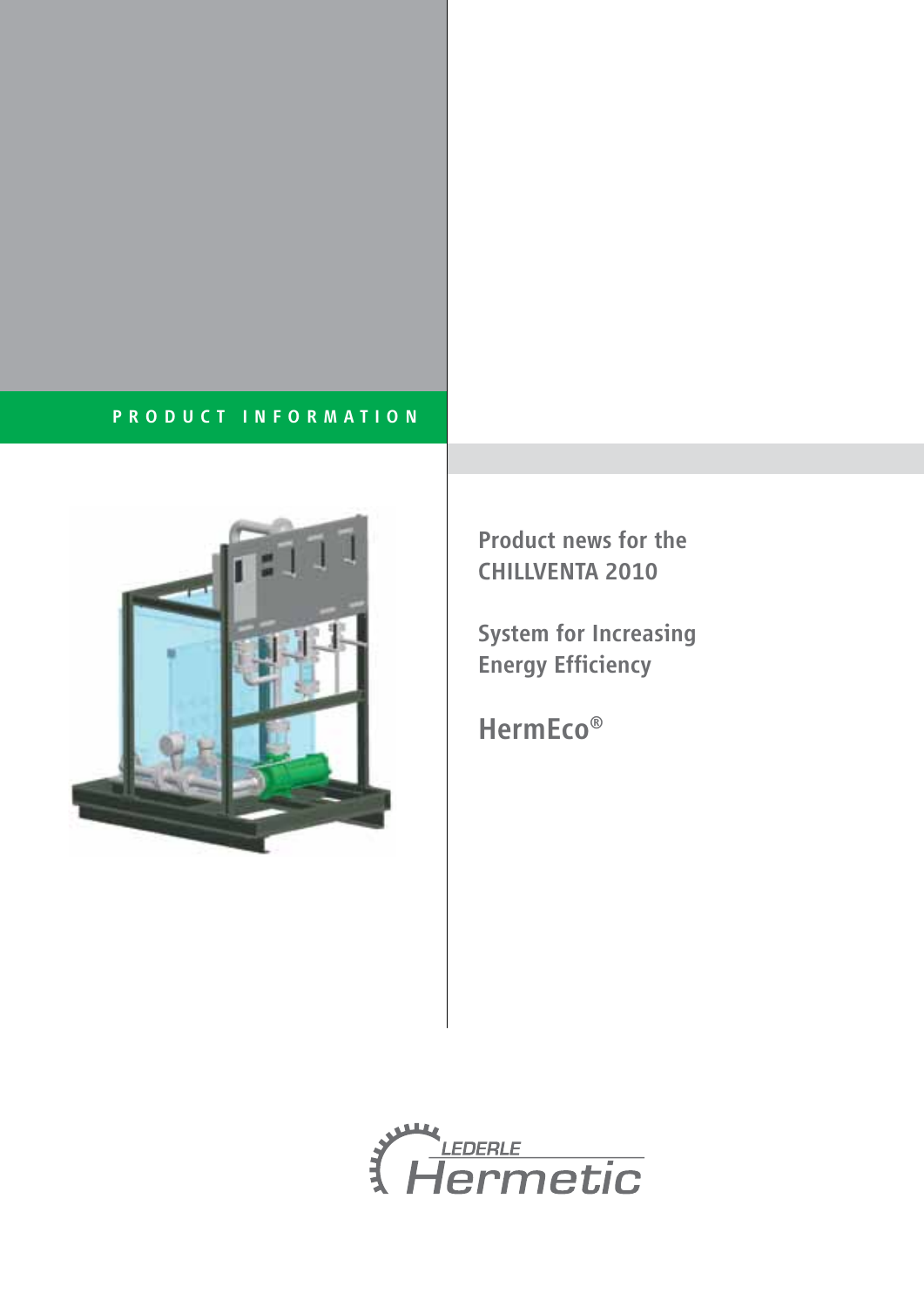# HermEco<sup>®</sup> – System for Increasing Energy Efficiency

### *General*

In accordance with the EDL directive (final energy efficiency and energy services) of the European Union, 9% energy savings over a nine-year-period – in comparison to a reference period – should be possible through targeted measures.

**HermEco®** from HERMETIC-Pumpen GmbH combines canned motor pumps, frequency converters, and differential pressure gauges into one system with which refrigeration plants can be operated energy efficiently with a constant differential pressure. By using **HermEco®**, energy savings of up to 70% can be achieved compared to 50 Hz mains operation. Furthermore, it is no longer necessary to protect the pumps with constant flow regulators or Qmax orifices. The rate of delivery of the system adjusts directly and completely automatically to the differential pressure that is to be set.

# *Application ranges*

The preferred design for large refrigeration plants today (Fig. 1) is as a pumping station with forced recirculation of the refrigerant on the low-pressure side. This has several advantages over other systems:

- savings of power due to lower temperature differences with direct vaporisation
- reliable distribution and control of the refrigeration capacity with many evaporators, even ones that are at a distance
- $\blacksquare$  simplification of the pipework and reduction of its dimensions
- improved heat transfer to the evaporators
- concentration of the most important machine units in one room.

Refrigerant pumps must be suitable for pumping refrigerant when it is boiling, be insensitive to cavitation to a great extent, have high operational reliability, and be maintenance-free. Hermetic pumps without shaft sealing allow broad use of refrigerant pumps independent of the refrigerant for the first time.



Figure 1: Schematic representation of a large refrigeration plant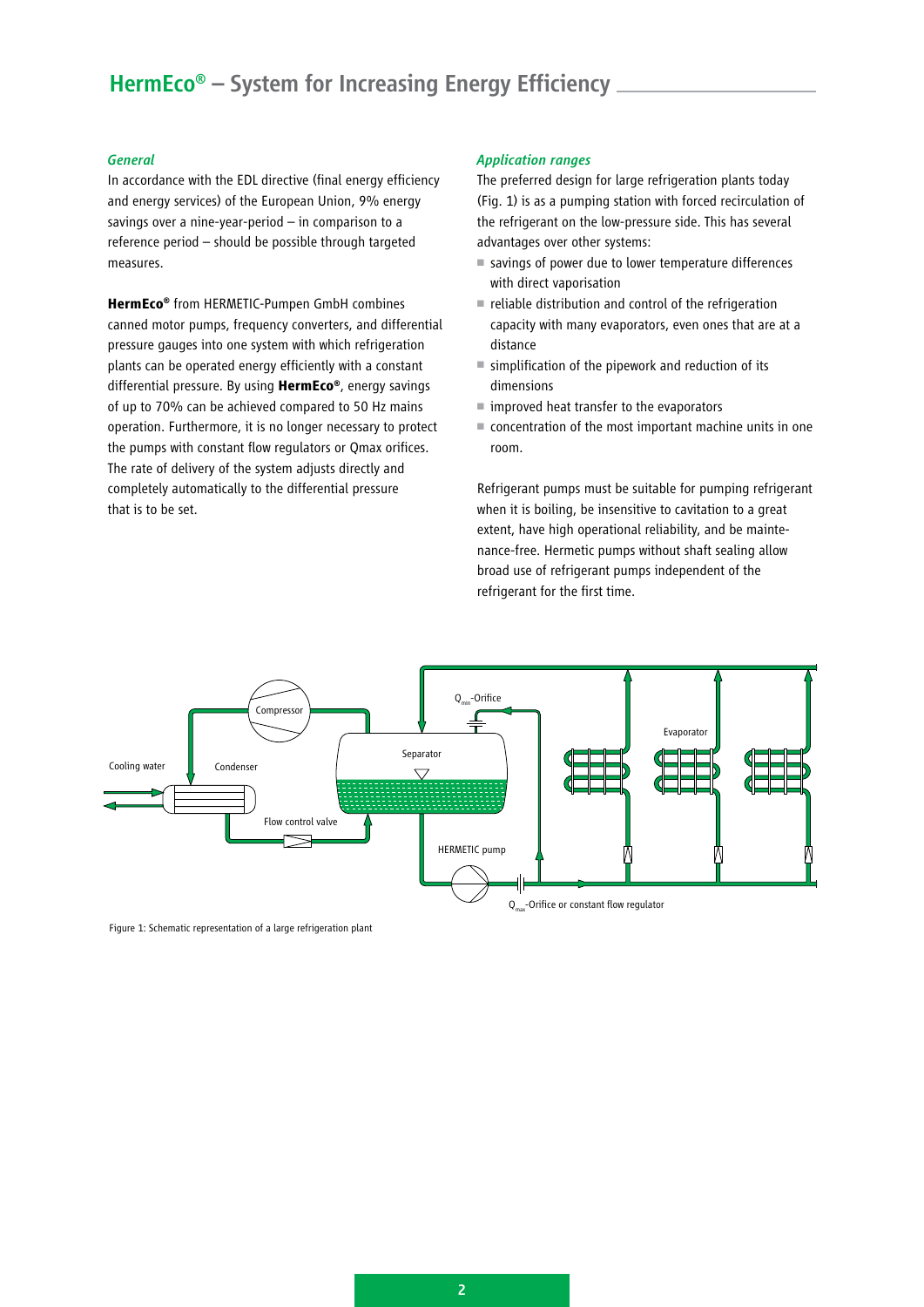# HermEco<sup>®</sup> – System for Increasing Energy Efficiency.

# *Design*

A frequency converter is used for practical reasons for operating the pump. The differential pressure between the suction and pressure flange is used as a controlled variable for the frequency converter. The converter regulates the frequency in accordance with the required rate of delivery or alternatively the refrigeration capacity so that the differential pressure remains constant across the entire control range. Hence, Q becomes a clear function of the frequency. To save energy, the differential pressure must be set to a setpoint in the lower range of the characteristic curve family. There, the pump energy consumption P2 are proportionally  $\sim$ n<sup>3</sup> smaller. However, in order to allow the largest possible control range, the frequency should not be too low.

### *Configuration*

The system is available for our entire range of refrigerant pumps and is comprised of the following components:

- HERMETIC refrigerant pump (see table)
- differential pressure gauge
- frequency converter in IP55, 3x400 V 50/60 Hz

The **HermEco®** system is preconfigured at our company for your conditions of use. Moreover, you can adjust the settings and parameters of the system by yourself at any time. Due to the high energy savings of the **HermEco®** system, an amortisation time of less than half a year can be achieved, depending on the conditions of use and pump size.

# *Delivery time*

8 weeks from receipt of order

#### *Example: CAM 2/3 with AGX 3.0*

- energy savings potential of 66.7% with ∆p-2.3 bar
- frequency range 35-60 Hz

### *Design*

A calculation algorithm was used for the design of the pump, which permitted the conversion of the 50 Hz performance curve to smaller frequencies with the help of the similarity laws:

#### **Q~n, H~n2 , P2~n3 as well as NPSH~n4/3**.

By including the speed as a new degree of freedom, the design of the pump becomes more difficult. Furthermore, it is also necessary to take the viscosity of the pumped liquid into consideration to ensure the bearing load rating.

# *Available refrigeration pumps*

| <b>Type</b>       | Motor     | Pump data           |             |              |
|-------------------|-----------|---------------------|-------------|--------------|
|                   |           | $\mathsf{O}$        | Н           | <b>NPSH</b>  |
|                   |           | [m <sup>3</sup> /h] | [m.Fl.S.]   | [m]          |
| <b>CAM 1/2</b>    | AGX 1,0   | $0,5 - 3,5$         | $17 - 13$   | $0,3 - 0,40$ |
| <b>CAM 1/3</b>    | AGX 1,0   | $0,5 - 4$           | $26 - 18$   | $0,3 - 0,40$ |
| <b>CAM 1/4</b>    | AGX 1,0   | $0,5 - 4$           | $34 - 25$   | $0,3 - 0,40$ |
| <b>CAM 1/5</b>    | AGX 1,0   | $0,5 - 4$           | $42 - 30$   | $0,3 - 0,40$ |
| $CAM(R)$ 2/2      | AGX 3,0   | $1,0 - 10$          | $32 - 25$   | $0,6 - 0,55$ |
|                   | AGX 4,5   | $1,0 - 10$          | $32 - 25$   | $0,6 - 0,55$ |
| $CAM(R)$ 2/3      | AGX 3,0   | $1,0 - 10,5$        | $44 - 30$   | $0,6 - 0,55$ |
|                   | AGX 4,5   | $1,0 - 10,5$        | $44 - 30$   | $0,6 - 0,55$ |
| $CAM(R)$ 2/4      | AGX 3,0   | $1,0 - 11,5$        | $58 - 36$   | $0,6 - 0,70$ |
|                   | AGX 4,5   | $1,0 - 11,5$        | $58 - 36$   | $0,6 - 0,70$ |
| CAM(R) 2/5        | AGX 3,0   | $1,0 - 12,5$        | $72 - 42$   | $0,6 - 0,80$ |
|                   | AGX 4,5   | $1,0 - 12,5$        | $72 - 42$   | $0,6 - 0,80$ |
|                   | AGX 6,5   | $1,0 - 12,5$        | $72 - 42$   | $0,6 - 0,80$ |
| $CAM(R)$ 2/6      | AGX 3,0   | $1,0 - 13,5$        | $84 - 47$   | $0,6 - 0,85$ |
|                   | AGX 4,5   | $1,0 - 13,5$        | $84 - 47$   | $0,6 - 0,85$ |
|                   | AGX 6,5   | $1,0 - 13,5$        | $84 - 47$   | $0,6 - 0,85$ |
| <b>CAM 3/2</b>    | AGX 8,5   | $6,0 - 30$          | $65 - 50$   | $1,5 - 2,50$ |
|                   | CKPx 12,0 | $6,0 - 30$          | $65 - 50$   | $1,5 - 2,50$ |
|                   | CKPx 19,0 | $6,0 - 30$          | $65 - 50$   | $1,5 - 2,50$ |
| <b>CAM 3/3</b>    | AGX 8,5   | $6,0 - 30$          | $95 - 75$   | $1,5 - 2,50$ |
|                   | CKPx 12,0 | $6,0 - 30$          | $95 - 75$   | $1,5 - 2,50$ |
|                   | CKPx 19,0 | $6,0 - 30$          | $95 - 75$   | $1,5 - 2,50$ |
| <b>CAM 3/4</b>    | CKPx 12,0 | $6,0 - 35$          | $130 - 105$ | $1,5 - 2,50$ |
|                   | CKPx 19,0 | $6,0 - 35$          | $130 - 105$ | $1,5 - 2,50$ |
| CNF 40-160        | AGX 3,0   | $4 - 23$            | $36 - 12$   | $1,5 - 1,7$  |
|                   | AGX 4,5   | $4 - 23$            | $36 - 12$   | $1,5 - 1,7$  |
|                   | AGX 6,5   | $4 - 23$            | $36 - 12$   | $1,5 - 1,7$  |
|                   | AGX 8,5   | $4 - 23$            | $36 - 12$   | $1,5 - 1,7$  |
| <b>CNF 40-200</b> | AGX 4,5   | $4 - 22$            | $56 - 12$   | $1,5 - 1,8$  |
|                   | AGX 6,5   | $4 - 22$            | $56 - 12$   | $1,5 - 1,8$  |
|                   | AGX 8,5   | $4 - 22$            | $56 - 12$   | $1,5 - 1,8$  |
|                   | CKPx 12,0 | $4 - 22$            | $56 - 12$   | $1,5 - 1,8$  |
| CNF 50-160        | AGX 4,5   | $6 - 50$            | $40 - 15$   | $1,8 - 2,7$  |
|                   | AGX 6,5   | $6 - 50$            | $40 - 15$   | $1,8 - 2,7$  |
|                   | AGX 8,5   | $6 - 50$            | $40 - 15$   | $1,8 - 2,7$  |
|                   | CKPx 12,0 | $6 - 50$            | $40 - 15$   | $1,8 - 2,7$  |
| CNF 50-200        | AGX 6,5   | $6 - 50$            | $58 - 22$   | $1,8 - 2,7$  |
|                   | AGX 8,5   | $6 - 50$            | $58 - 22$   | $1,8 - 2,7$  |
|                   | CKPx 12,0 | $6 - 50$            | $58 - 22$   | $1,8 - 2,7$  |